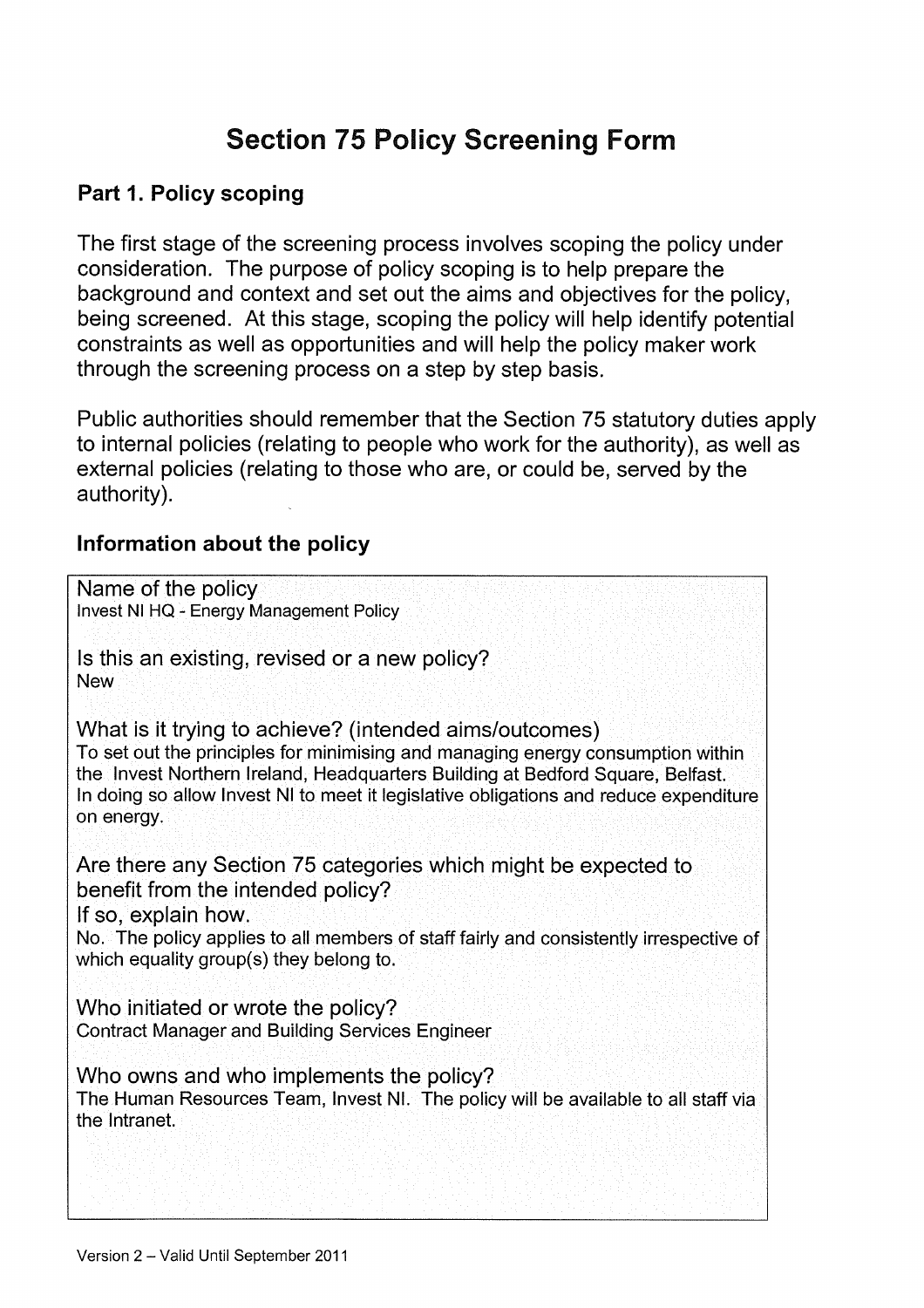#### Implementation factors

Are there any factors which could contribute to/detract from the intended aim/outcome of the policy/decision?

If yes, are they

X financial

legislative

X other, please specify Operational Requirements

The administration of this policy may be impacted by Invest NI's current budgetary position and operational requirements.

#### Main stakeholders affected

Who are the internal and external stakeholders (actual or potential) that the policy will impact upon?

X staff



service users

other public sector organisations

voluntary/community/trade unions

other, please specify FM sub-contractor

## Other policies with a bearing on this policy

• what are they?

Health and Safety at Work Policy

•who owns them?

The Human Resources Team, Invest NI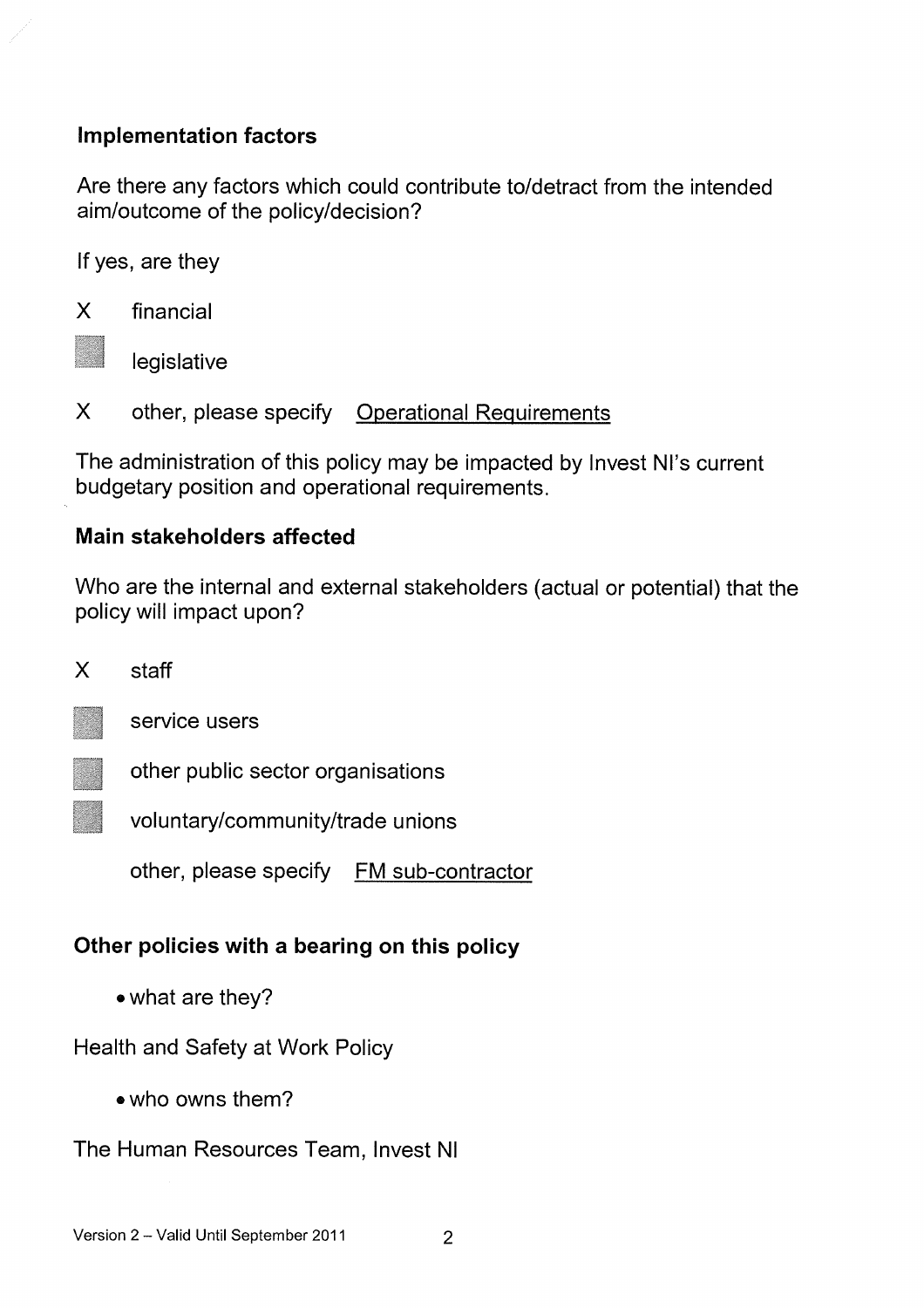#### Available evidence

Evidence to help inform the screening process may take many forms. Public authorities should ensure that their screening decision is informed by relevant data.

What evidence/information (both qualitative and quantitative) have you gathered to inform this policy? Specify details for each of the Section 75 categories.

| <b>Section 75</b><br>category | <b>Details of evidence/information</b>                                                                                                                                                                                                                         |
|-------------------------------|----------------------------------------------------------------------------------------------------------------------------------------------------------------------------------------------------------------------------------------------------------------|
| <b>Religious</b><br>belief    | The policy applies to all members of staff fairly and<br>consistently irrespective of which equality group they<br>belong to. There is no evidence to suggest that the<br>Energy Management Policy will lead to an adverse<br>impact on any of the categories. |
| Political<br>opinion          | As above                                                                                                                                                                                                                                                       |
| Racial group                  | As above                                                                                                                                                                                                                                                       |
| Age                           | As above                                                                                                                                                                                                                                                       |
| Marital status                | As above                                                                                                                                                                                                                                                       |
| Sexual<br>orientation         | As above                                                                                                                                                                                                                                                       |
| Men and<br>women<br>generally | As above                                                                                                                                                                                                                                                       |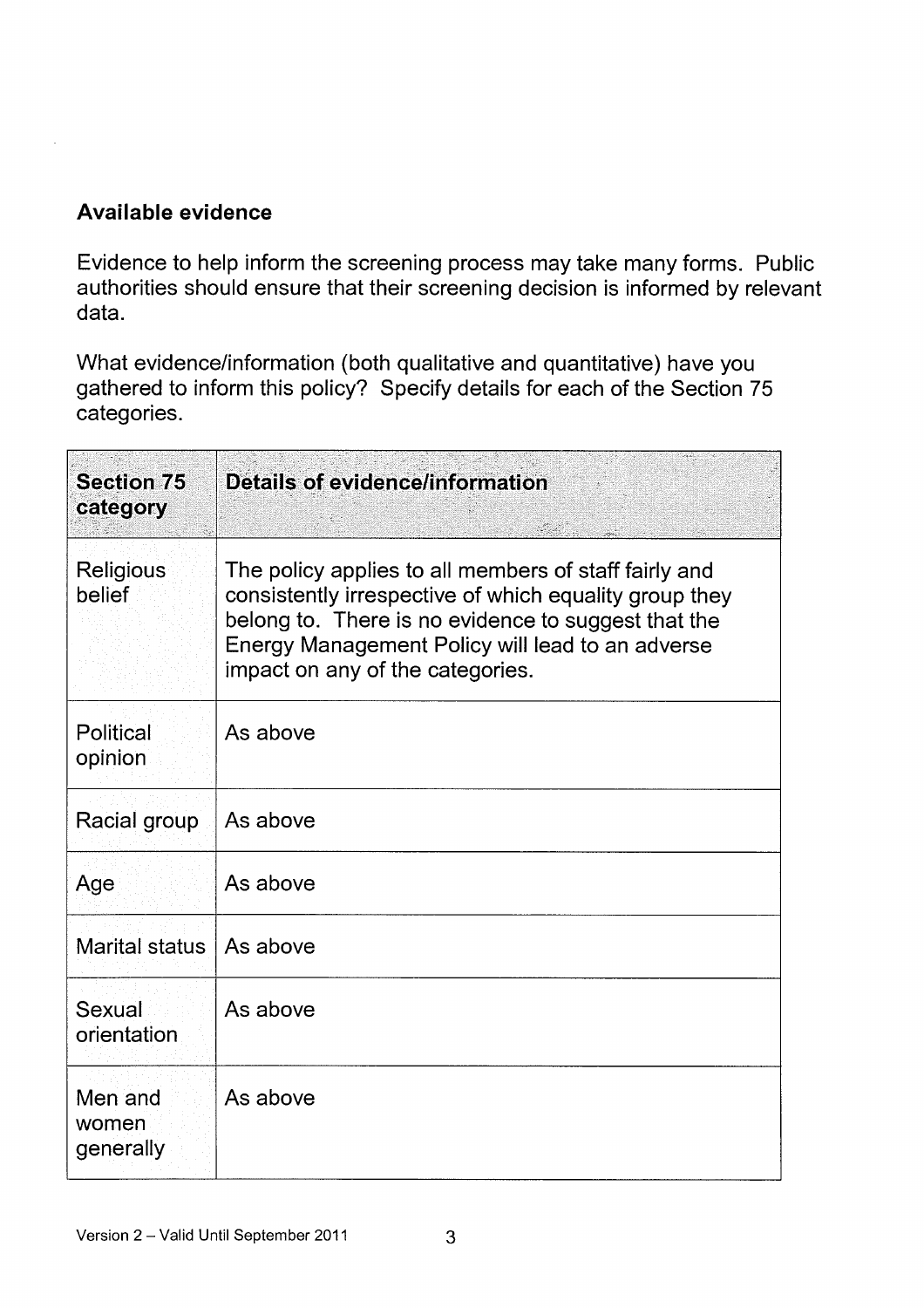| Disability            | As above |
|-----------------------|----------|
| Dependants   As above |          |

## Needs, experiences and priorities

Taking into account the information referred to above, what are the different needs, experiences and priorities of each of the following categories, in relation to the particular policy/decision? Specify details for each of the Section 75 categories

| <b>Section 75</b><br>category | <b>Details of needs/experiences/priorities</b><br>$\mathcal{L}^{\mathcal{L}}$                                                                 |
|-------------------------------|-----------------------------------------------------------------------------------------------------------------------------------------------|
| <b>Religious</b><br>belief    | The policy applies to all members of staff fairly and consistently<br>and we do not feel it impacts on any particular section 75<br>category. |
| Political<br>opinion          | As above                                                                                                                                      |
| Racial group                  | As above                                                                                                                                      |
| Age                           | As above                                                                                                                                      |
| Marital status                | As above                                                                                                                                      |
| Sexual<br>orientation         | As above                                                                                                                                      |
| Men and<br>women<br>generally | As above                                                                                                                                      |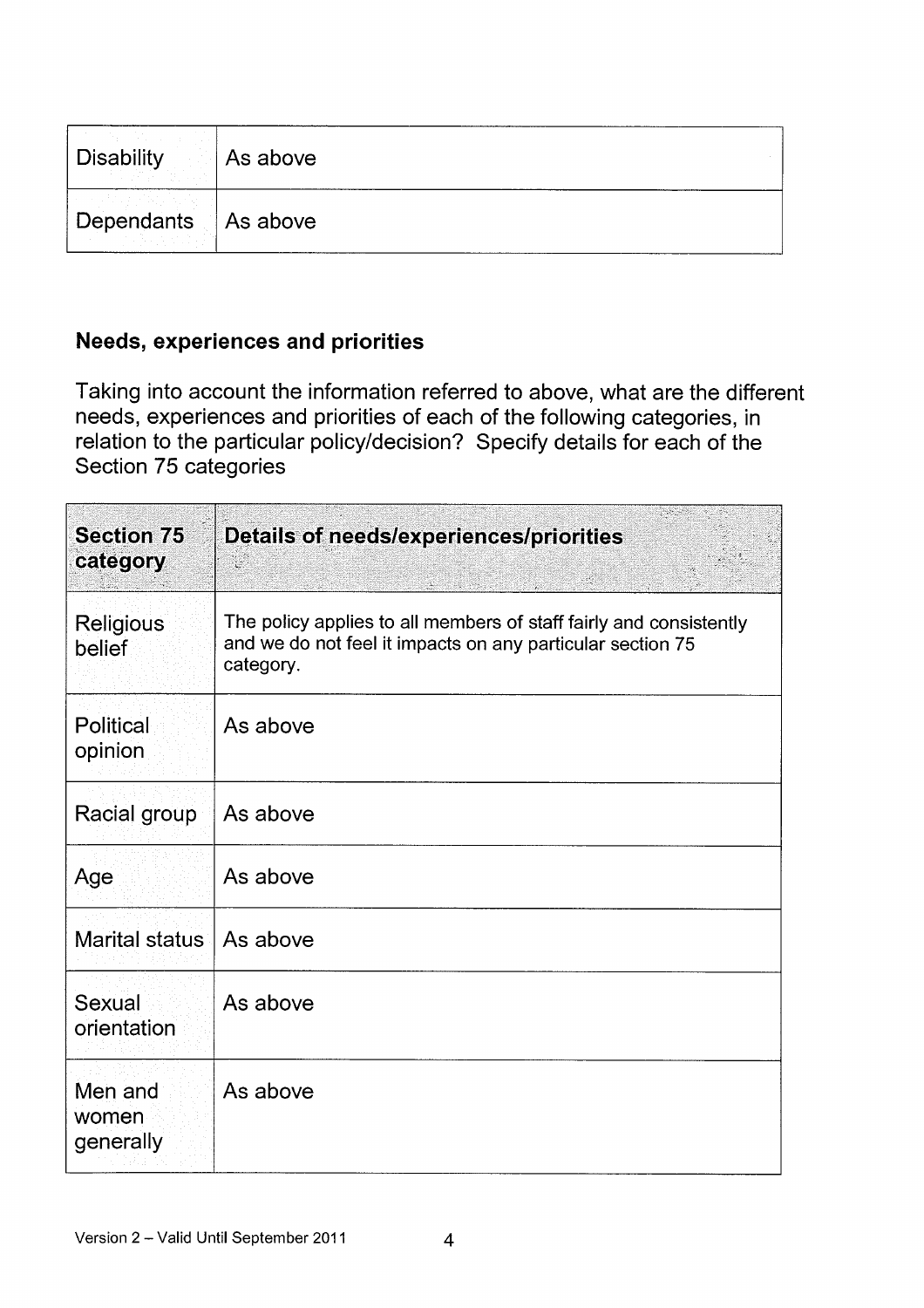| Disability   As above |  |
|-----------------------|--|
| Dependants   As above |  |

## Part 2. Screening questions

#### Introduction

In making a decision as to whether or not there is a need to carry out an equality impact assessment, the public authority should consider its answers to the questions 1-4 which are given on pages 66-68 of this Guide.

If the public authority's conclusion is none in respect of all of the Section 75 equality of opportunity and/or good relations categories, then the public authority may decide to screen the policy out. If a policy is 'screened out' as having no relevance to equality of opportunity or good relations, a public authority should give details of the reasons for the decision taken.

If the public authority's conclusion is **major** in respect of one or more of the Section 75 equality of opportunity and/or good relations categories, then consideration should be given to subjecting the policy to the equality impact assessment procedure.

If the public authority's conclusion is minor in respect of one or more of the Section 75 equality categories and/or good relations categories, then consideration should still be given to proceeding with an equality impact assessment, or to:

- measures to mitigate the adverse impact; or
- the introduction of an alternative policy to better promote equality of opportunity and/or good relations.

#### In favour of a 'major' impact

- a) The policy is significant in terms of its strategic importance;
- b) Potential equality impacts are unknown, because, for example, there is insufficient data upon which to make an assessment or because they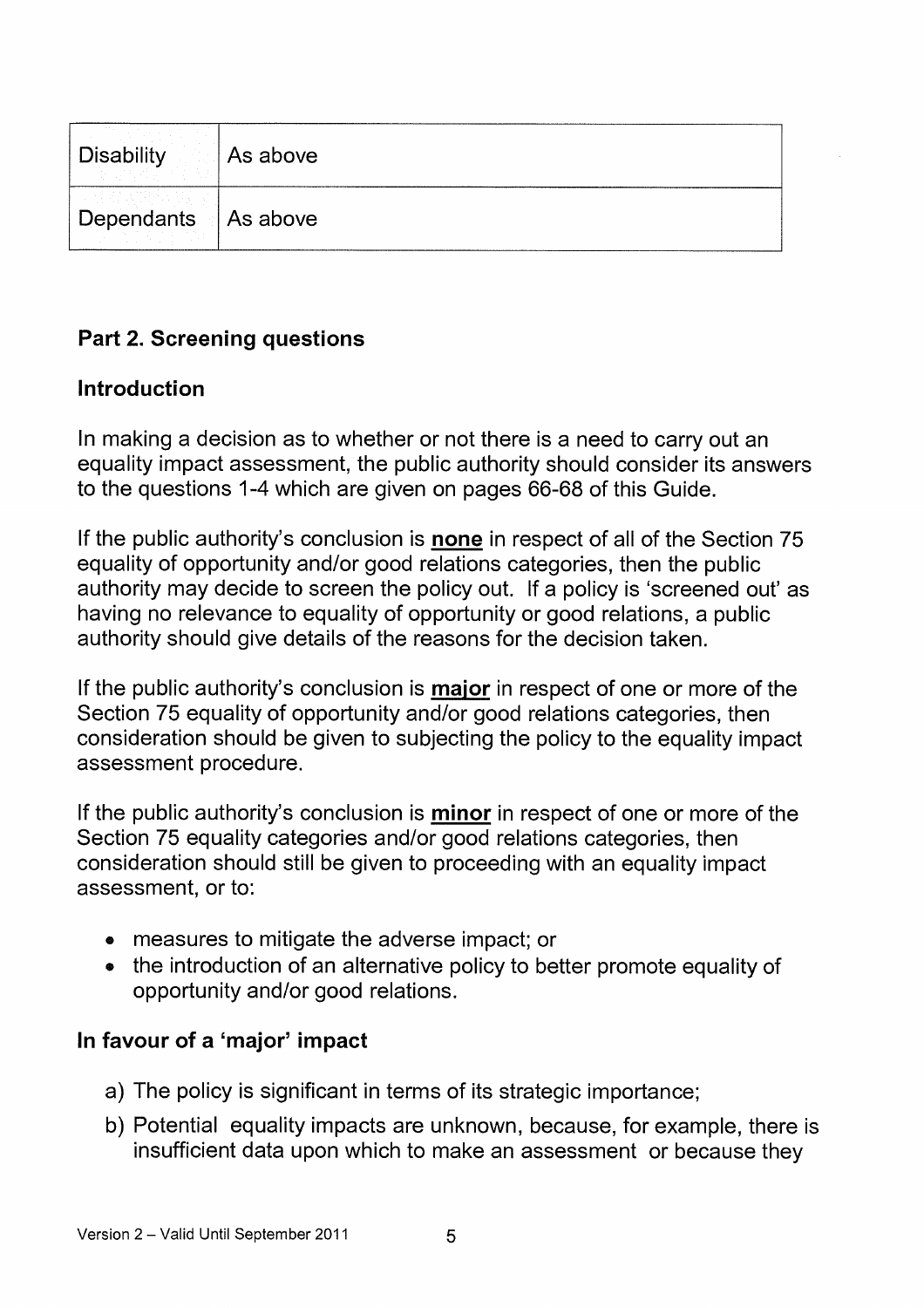are complex, and it would be appropriate to conduct an equality impact assessment in order to better assess them;

- c) Potential equality and/or good relations impacts are likely to be adverse or are likely to be experienced disproportionately by groups of people including those who are marginalised or disadvantaged;
- d) Further assessment offers a valuable way to examine the evidence and develop recommendations in respect of a policy about which there are concerns amongst affected individuals and representative groups, for example in respect of multiple identities;
- e) The policy is likely to be challenged by way of judicial review;
- f) The policy is significant in terms of expenditure.

#### In favour of 'minor' impact

- a) The policy is not unlawfully discriminatory and any residual potential impacts on people are judged to be negligible;
- b) The policy, or certain proposals within it, are potentially unlawfully discriminatory, but this possibility can readily and easily be eliminated by making appropriate changes to the policy or by adopting appropriate mitigating measures;
- c) Any asymmetrical equality impacts caused by the policy are intentional because they are specifically designed to promote equality of opportunity for particular groups of disadvantaged people;
- d) By amending the policy there are better opportunities to better promote equality of opportunity and/or good relations.

#### In favour of none

- a) The policy has no relevance to equality of opportunity or good relations.
- b) The policy is purely technical in nature and will have no bearing in terms of its likely impact on equality of opportunity or good relations for people within the equality and good relations categories.

Taking into account the evidence presented above, consider and comment on the likely impact on equality of opportunity and good relations for those affected by this policy, in any way, for each of the equality and good relations categories, by applying the screening questions given overleaf and indicate the level of impact on the group i.e. minor, major or none.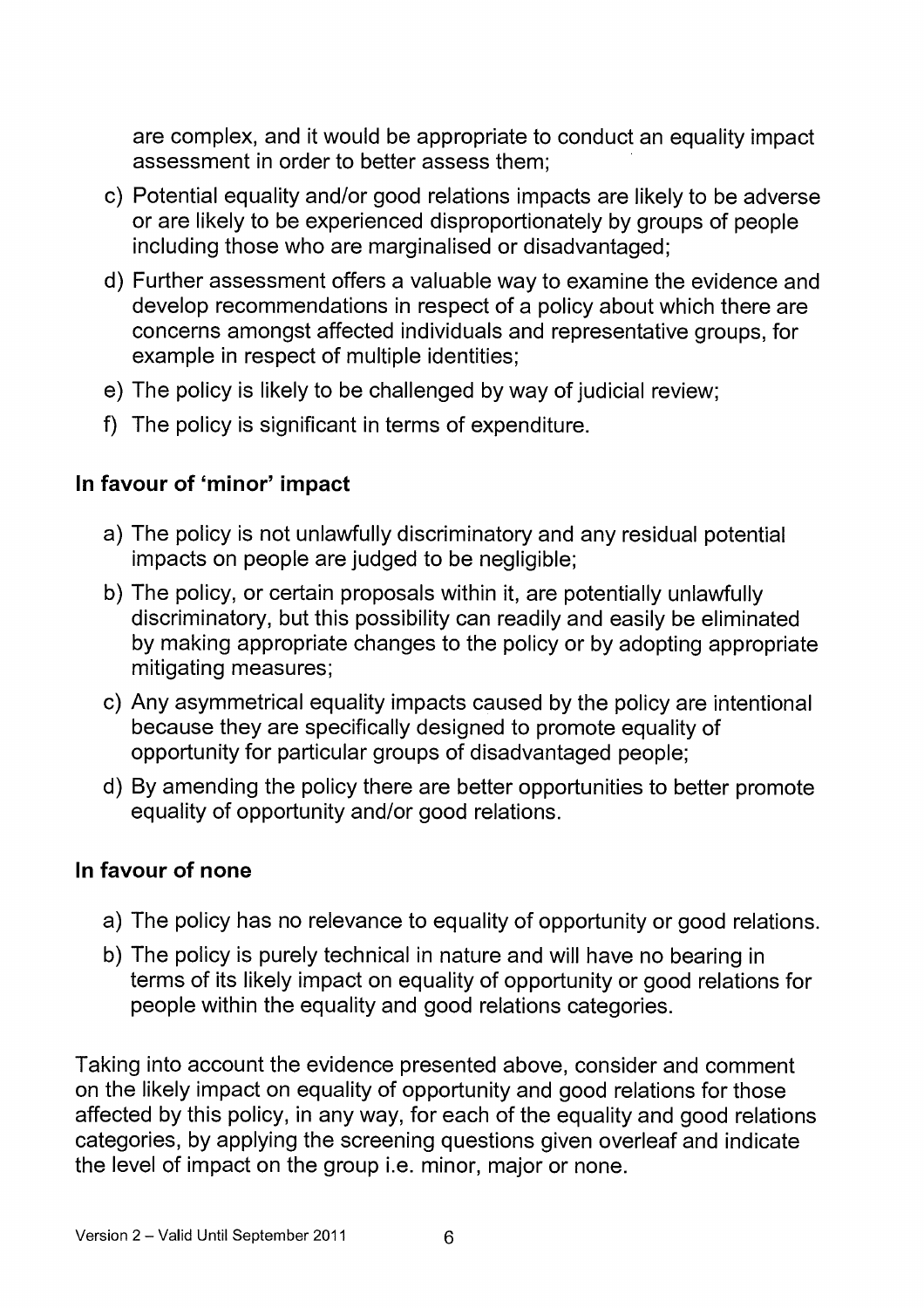## Screening questions

| 1 What is the likely impact on equality of opportunity for those affected<br>by this policy, for each of the Section 75 equality categories?<br>minor/major/none |                          |                                      |
|------------------------------------------------------------------------------------------------------------------------------------------------------------------|--------------------------|--------------------------------------|
| Section 75<br>category                                                                                                                                           | Details of policy impact | Level of impact?<br>minor/major/none |
| <b>Religious</b><br>belief                                                                                                                                       | N/A                      | None                                 |
| Political<br>opinion                                                                                                                                             | N/A                      | None                                 |
| Racial<br>group                                                                                                                                                  | N/A                      | <b>None</b>                          |
| Age                                                                                                                                                              | N/A                      | None                                 |
| <b>Marital</b><br>status                                                                                                                                         | N/A                      | None                                 |
| Sexual<br>orientation                                                                                                                                            | N/A                      | None                                 |
| Men and<br>women<br>generally                                                                                                                                    | N/A                      | None                                 |
| <b>Disability</b>                                                                                                                                                | N/A                      | None                                 |
| Dependants                                                                                                                                                       | N/A                      | None                                 |

 $\mathcal{A}^{\pm}$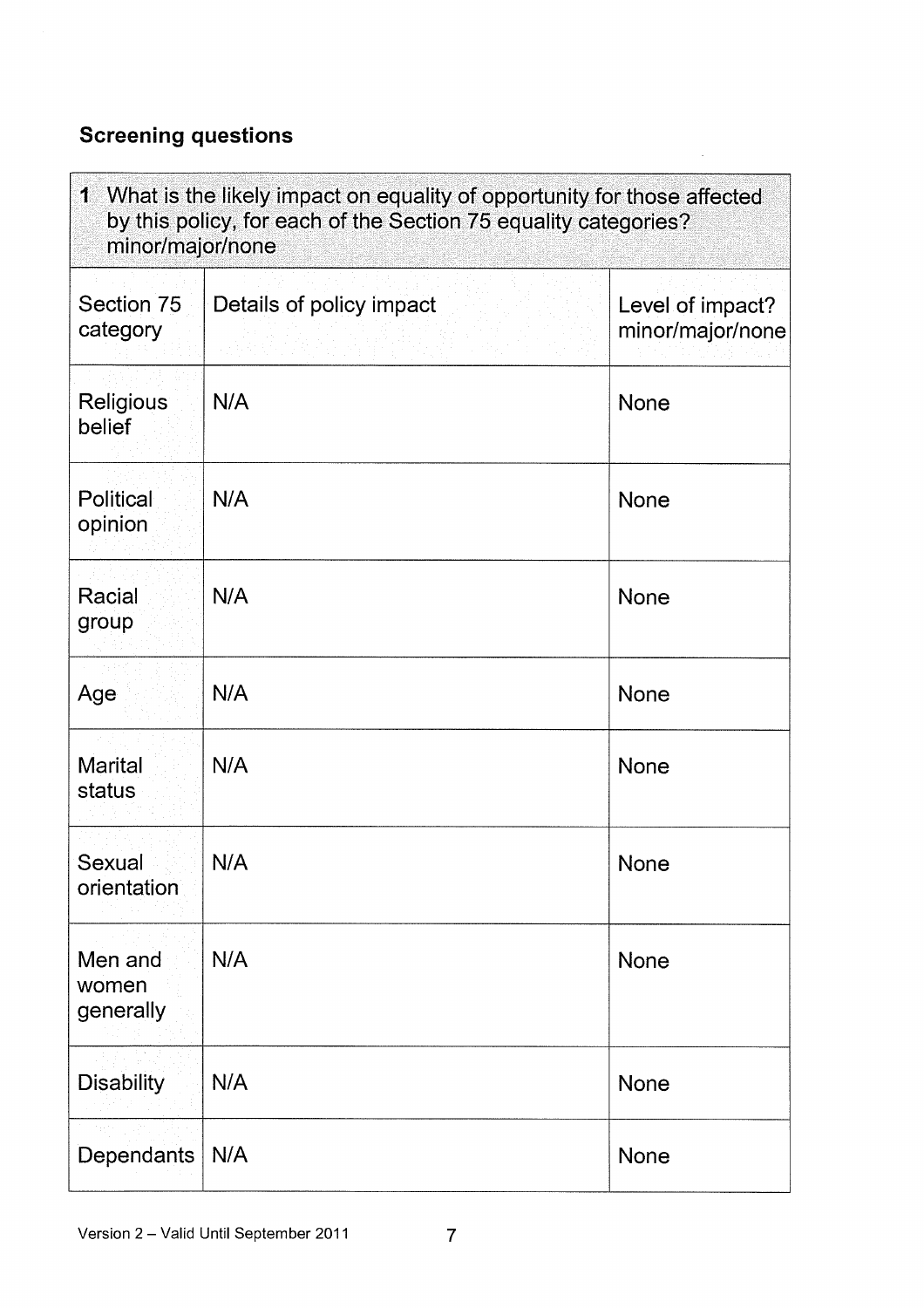| $\mathbf{2}$<br>Are there opportunities to better promote equality of opportunity for<br>people within the Section 75 equalities categories? |                         |                                                                                                             |  |
|----------------------------------------------------------------------------------------------------------------------------------------------|-------------------------|-------------------------------------------------------------------------------------------------------------|--|
| Section 75<br>category                                                                                                                       | If Yes, provide details | If No, provide reasons                                                                                      |  |
| Religious<br>belief                                                                                                                          |                         | No as this policy does not<br>provide opportunities to<br>promote equality<br>amongst particular<br>groups. |  |
| Political<br>opinion                                                                                                                         |                         | As above                                                                                                    |  |
| Racial<br>group                                                                                                                              |                         | As above                                                                                                    |  |
| Age                                                                                                                                          |                         | As above                                                                                                    |  |
| <b>Marital</b><br>status                                                                                                                     |                         | As above                                                                                                    |  |
| Sexual<br>orientation                                                                                                                        |                         | As above                                                                                                    |  |
| Men and<br>women<br>generally                                                                                                                |                         | As above                                                                                                    |  |
| <b>Disability</b>                                                                                                                            |                         | As above                                                                                                    |  |
| Dependants                                                                                                                                   |                         | As above                                                                                                    |  |

÷,

 $\tilde{\mathcal{A}}$ 

 $\mathbb{E}$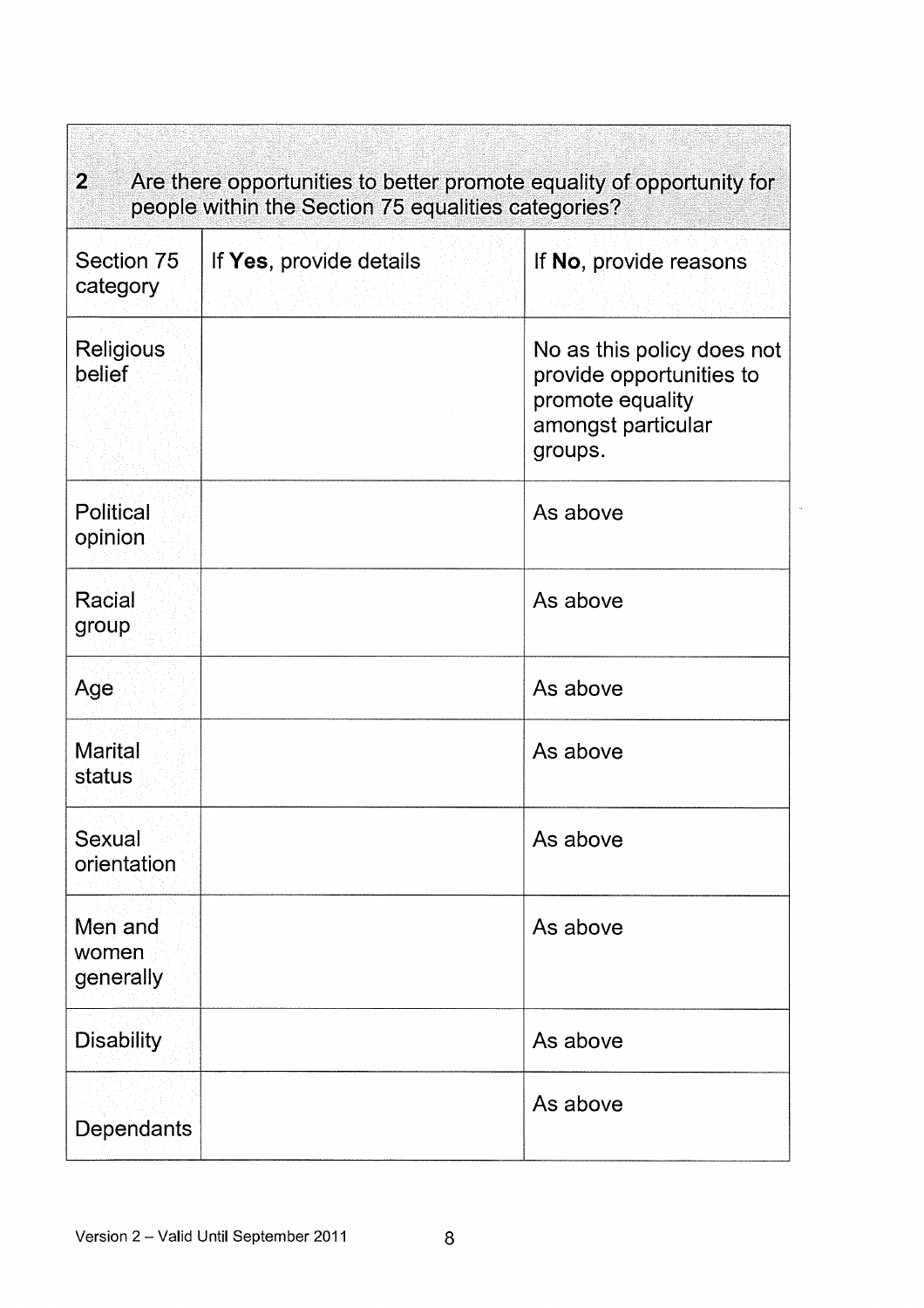| 3 To what extent is the policy likely to impact on good relations between<br>people of different religious belief, political opinion or racial group?<br>minor/major/none |                          |                                     |
|---------------------------------------------------------------------------------------------------------------------------------------------------------------------------|--------------------------|-------------------------------------|
| Good<br>relations<br>category                                                                                                                                             | Details of policy impact | Level of impact<br>minor/major/none |
| Religious<br>belief                                                                                                                                                       | None                     | None                                |
| Political<br>opinion                                                                                                                                                      | None                     | <b>None</b>                         |
| Racial<br>group                                                                                                                                                           | None                     | <b>None</b>                         |

k,

| 4 Are there opportunities to better promote good relations between<br>people of different religious belief, political opinion or racial group? |                         |                                                                                                             |
|------------------------------------------------------------------------------------------------------------------------------------------------|-------------------------|-------------------------------------------------------------------------------------------------------------|
| Good<br>relations<br>category                                                                                                                  | If Yes, provide details | If No, provide reasons                                                                                      |
| Religious<br>belief                                                                                                                            |                         | No as this policy does not<br>provide opportunities to<br>promote equality<br>amongst particular<br>groups. |
| Political<br>opinion                                                                                                                           |                         | As above                                                                                                    |
| Racial<br>group                                                                                                                                |                         | As above                                                                                                    |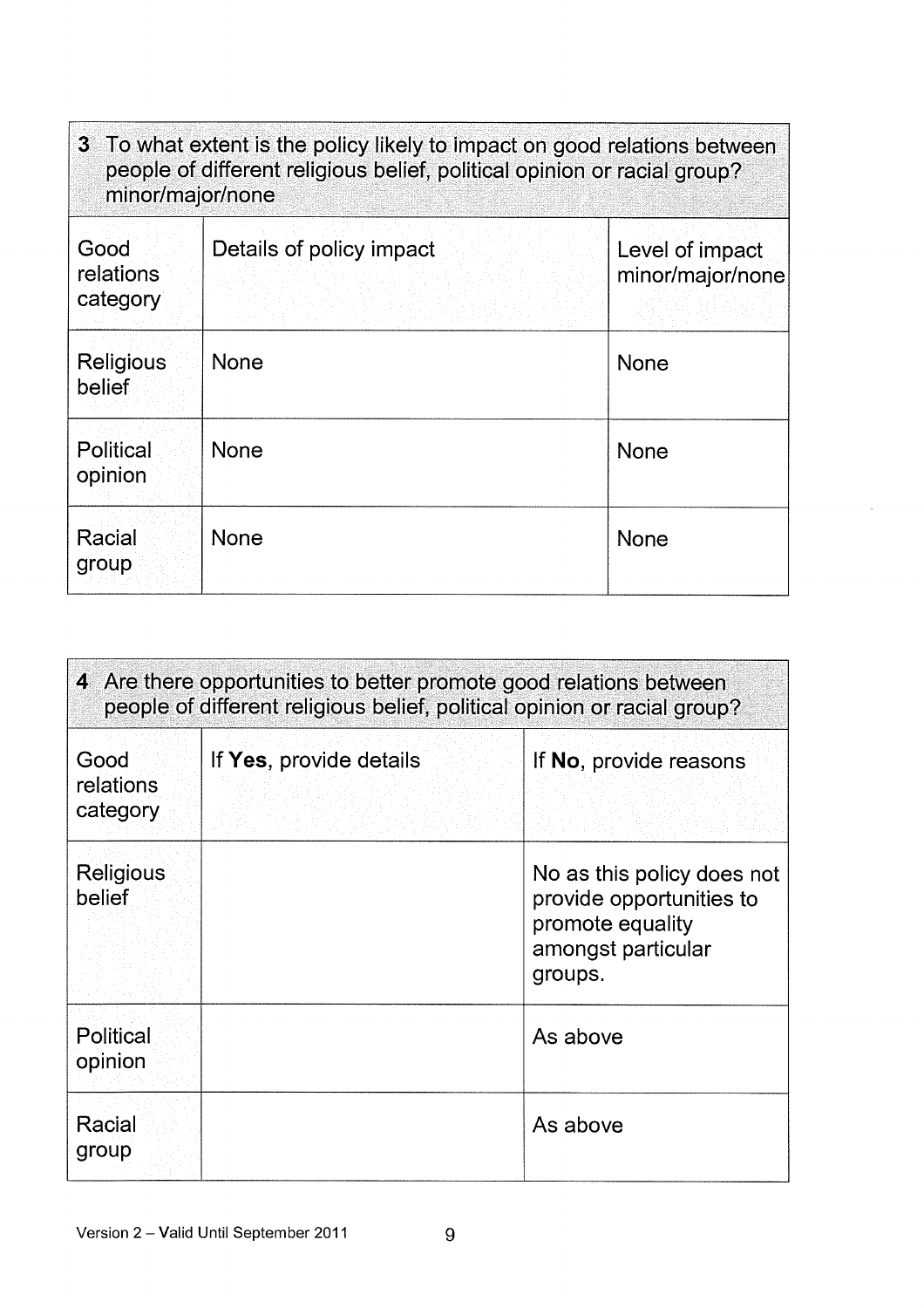## Additional considerations

#### Multiple identity

Generally speaking, people can fall into more than one Section 75 category. Taking this into consideration, are there any potential impacts of the policy/decision on people with multiple identities? (For example; disabled minority ethnic people; disabled women; young Protestant men; and young lesbians, gay and bisexual people).

N/A

Provide details of data on the impact of the policy on people with multiple identities. Specify relevant Section 75 categories concerned.

N/A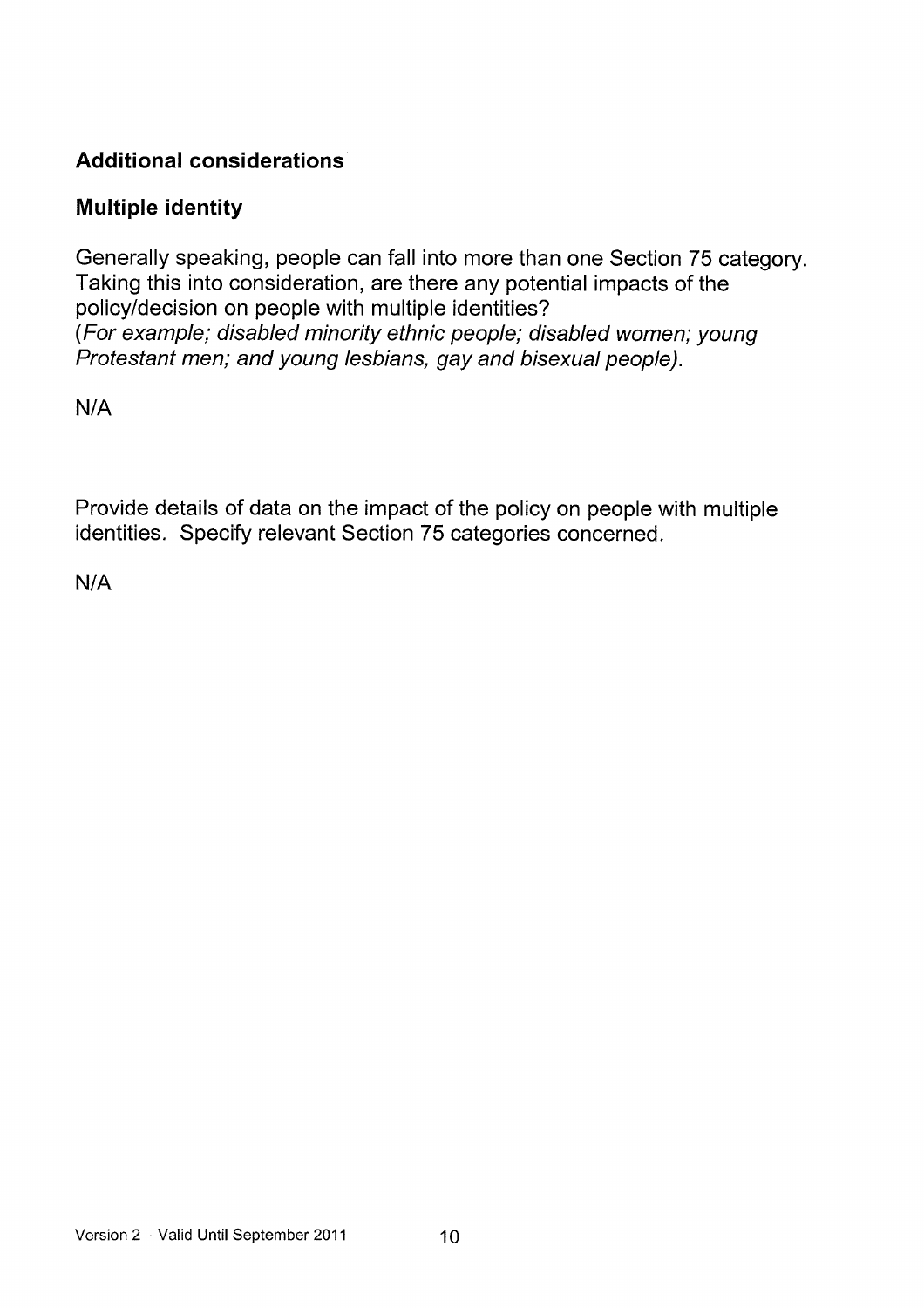#### Part 3. Screening decision

If the decision is not to conduct an equality impact assessment, please provide details of the reasons.

It is not considered necessary for this policy.

If the decision is not to conduct an equality impact assessment the public authority should consider if the policy should be mitigated or an alternative policy be introduced.

No mitigation necesssary

If the decision is to subject the policy to an equality impact assessment, please provide details of the reasons.

NIA

All public authorities' equality schemes must state the authority's arrangements for assessing and consulting on the likely impact of policies adopted or proposed to be adopted by the authority on the promotion of equality of opportunity. The Commission recommends screening and equality impact assessment as the tools to be utilised for such assessments. Further advice on equality impact assessment may be found in a separate Commission publication: Practical Guidance on Equality Impact Assessment.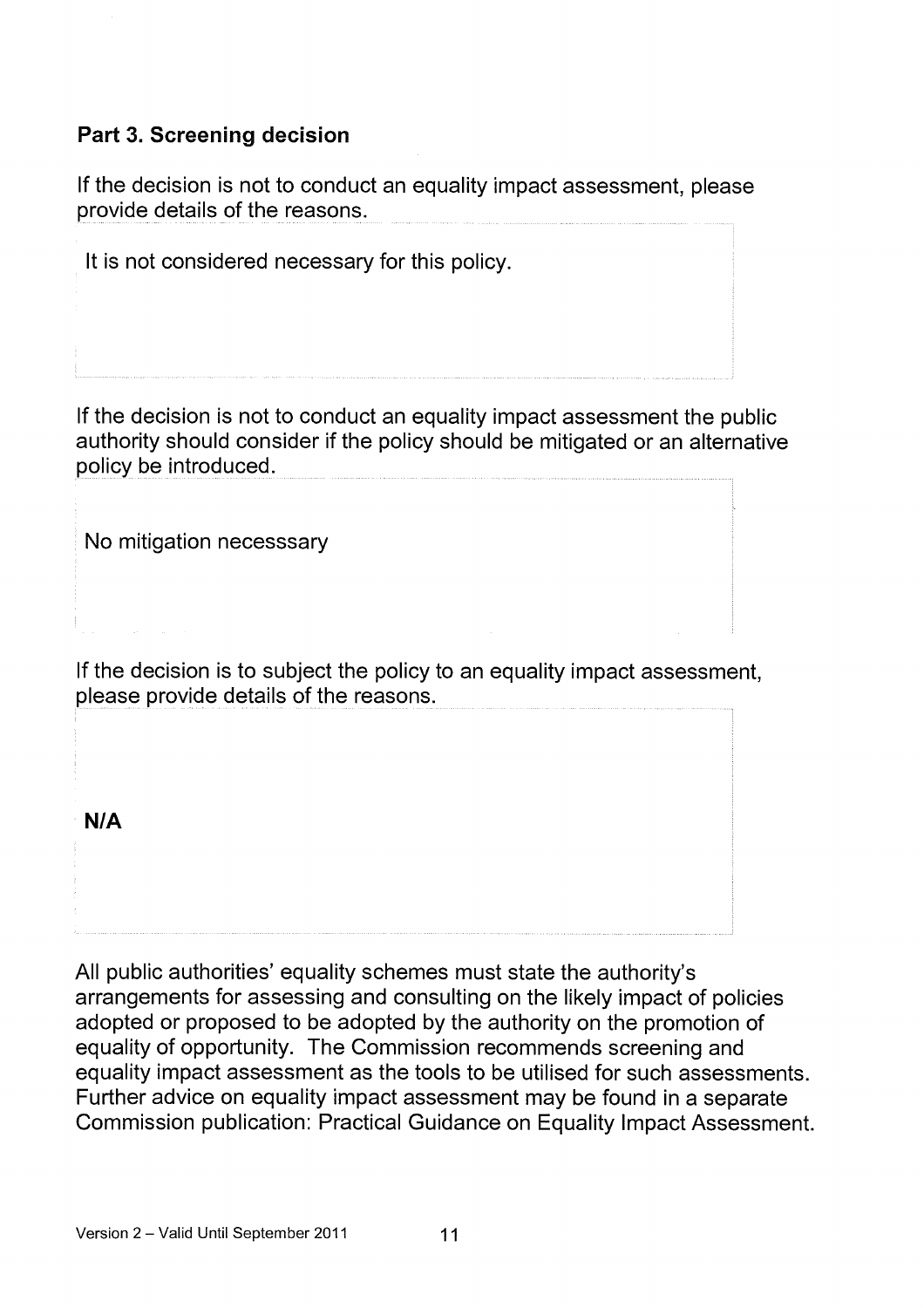#### Mitigation

When the public authority concludes that the likely impact is 'minor' and an equality impact assessment is not to be conducted, the public authority may consider mitigation to lessen the severity of any equality impact, or the introduction of an alternative policy to better promote equality of opportunity or good relations.

Can the policy/decision be amended or changed or an alternative policy introduced to better promote equality of opportunity and/or good relations?

If so, give the reasons to support your decision, together with the proposed changes/amendments or alternative policy.

N/A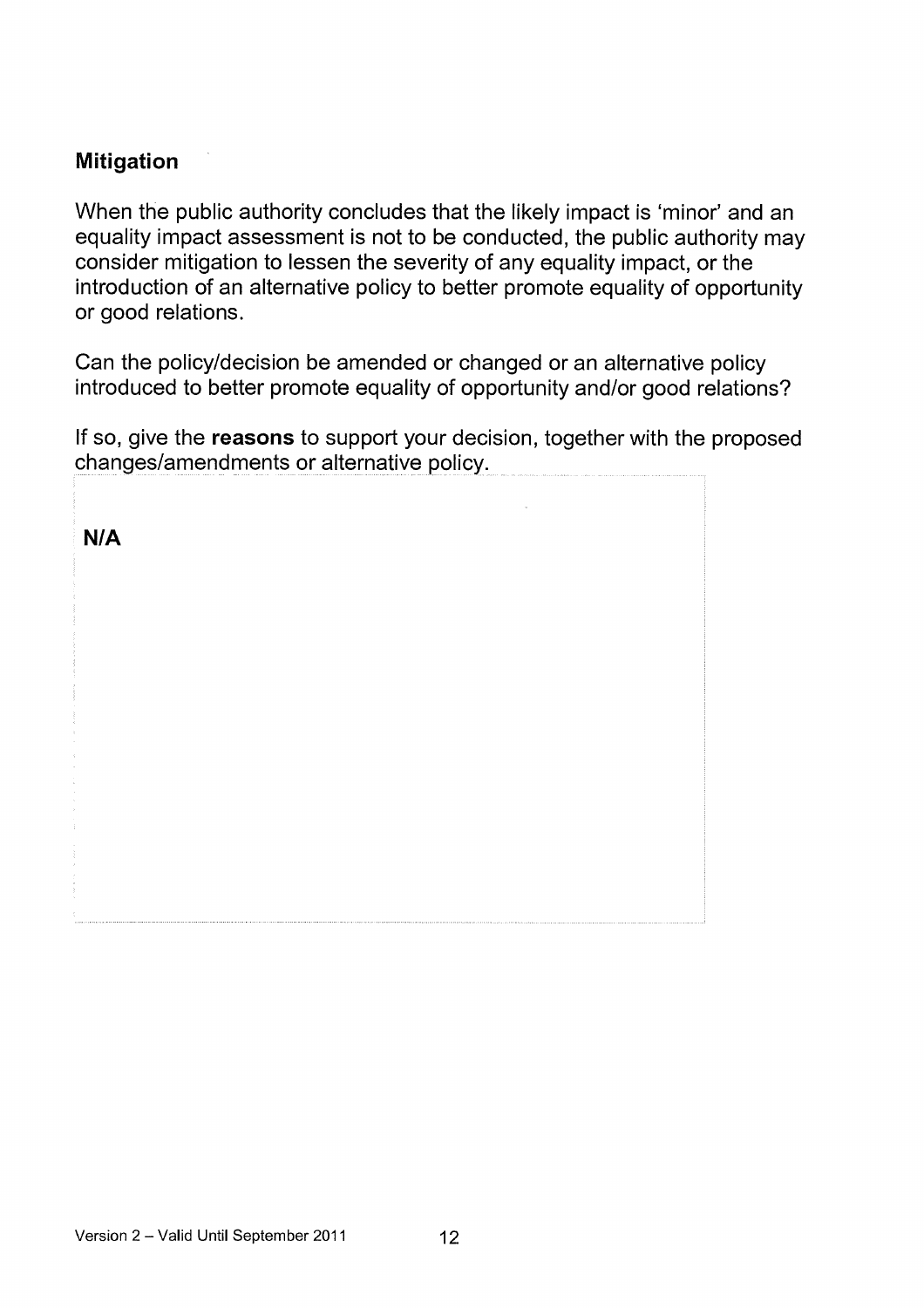## Timetabling and prioritising

Factors to be considered in timetabling and prioritising policies for equality impact assessment.

If the policy has been 'screened in' for equality impact assessment, then please answer the following questions to determine its priority for timetabling the equality impact assessment.

On a scale of 1-3, with 1 being the lowest priority and 3 being the highest, assess the policy in terms of its priority for equality impact assessment.

| <b>Priority criterion</b>                            | <b>Rating</b><br>$(1-3)$ |
|------------------------------------------------------|--------------------------|
| Effect on equality of opportunity and good relations | N/A                      |
| Social need                                          | N/A                      |
| Effect on people's daily lives                       | N/A                      |
| Relevance to a public authority's functions          | N/A                      |

Note: The Total Rating Score should be used to prioritise the policy in rank order with other policies screened in for equality impact assessment. This list of priorities will assist the public authority in timetabling. Details of the Public Authority's Equality Impact Assessment Timetable should be included in the quarterly Screening Report.

Is the policy affected by timetables established by other relevant public authorities?

If yes, please provide details